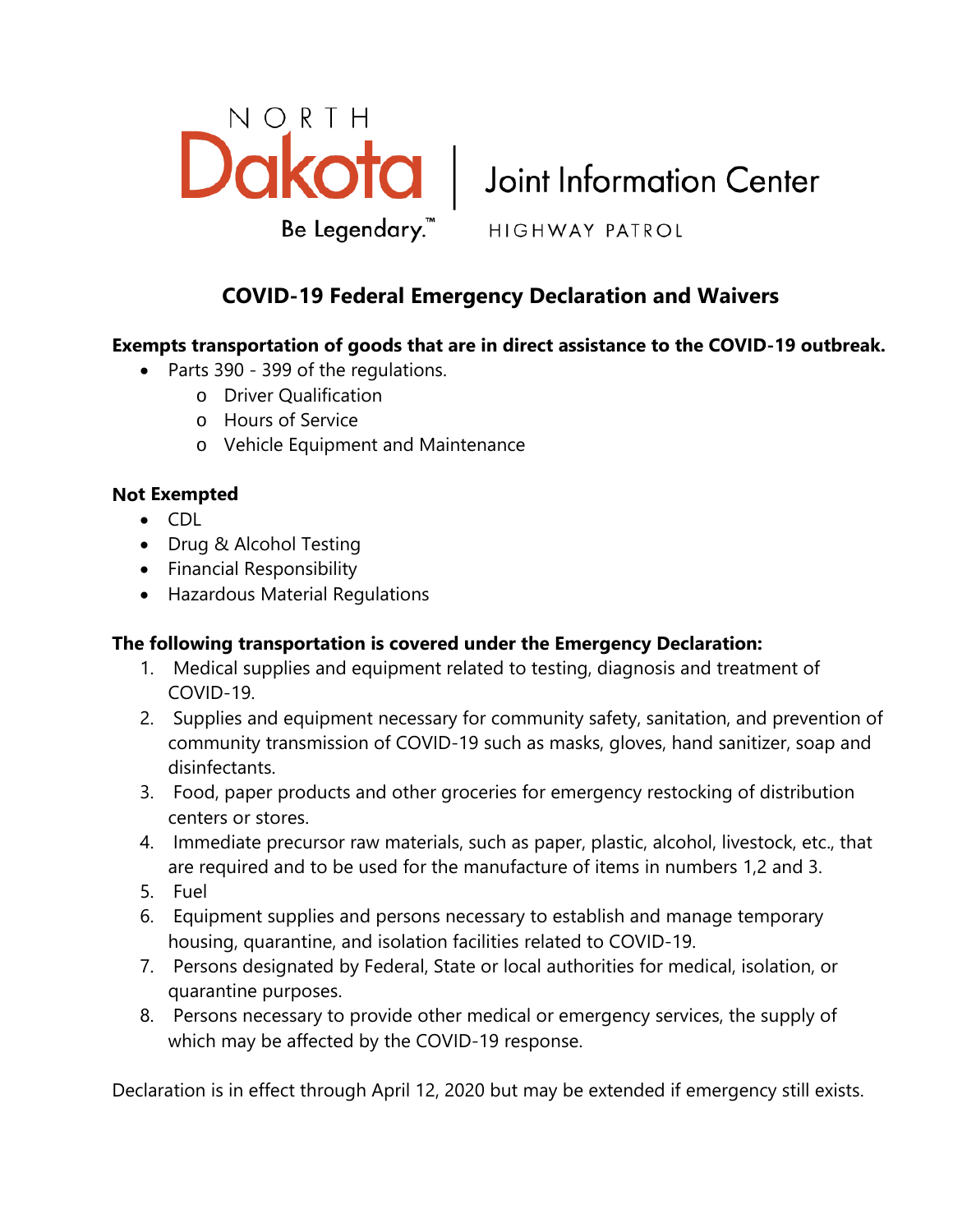Please reference the Frequently Asked Questions related to the Emergency Declaration for further guidance on what is included in the Emergency Declaration. This information can be found at: [https://www.fmcsa.dot.gov/COVID-19.](https://www.fmcsa.dot.gov/COVID-19) 

#### **CDLs and Medical Cards**

CDLs, CLPs or medical cards that expired after 3/1/20, are given until 6/30/2020 to get these items renewed. This is applicable to all carriers, not just those covered under the Emergency **Declaration** 

A driver with an expired medical certificate must show that the certificate expired after 3/1/2020 and was issued for more than 90 days in order to meet the requirements of the waiver.

This waiver does not apply to a license or medical certificate that expired prior to 3/1/20, that is suspended for traffic related offenses, or a medical certificate that was only issued for 90 days. A downgrade due to a medical certificate expiration prior to 3/1/20 is also not covered under the waiver.

## **Drug and Alcohol Testing**

Random Testing – If random tests are not able to be conducted during the specified period, the tests should be made up by the end of the year to meet the required 50% for drugs and 10% for alcohol testing rates.

Pre-Employment Testing – The waiver does not change the requirement for motor carriers to conduct a negative pre-employment drug screening test prior to letting a perspective employee perform safety sensitive functions.

Post-Accident Testing – If the alcohol test is not performed within 8 hours and/or the drug test is not performed within 32 hours, due to disruptions caused by COVID-19, the carrier must document specific reasons why the tests could not be completed.

Reasonable Suspicion Testing – Carrier must document specific reasons why the tests could not be conducted as required, including any efforts conducted to mitigate the disruption such as attempting to find an alternative testing site.

Return to Duty Tests – Driver cannot perform safety sensitive functions until a negative test is obtained.

Follow-up Tests - Carrier must document specific reasons why the tests could not be conducted as required, including any efforts conducted to mitigate the disruption such as